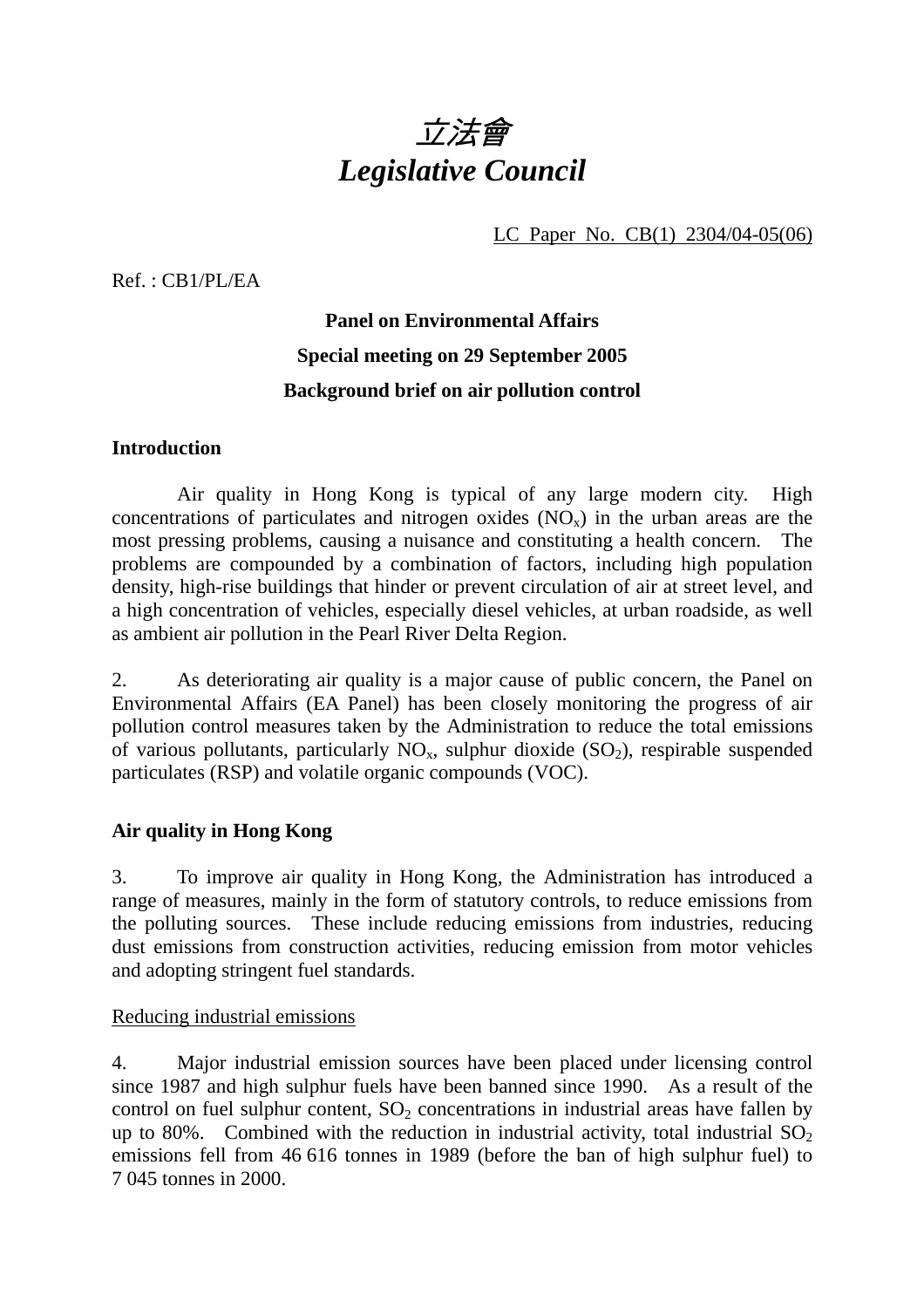#### *Emissions from power generation*

5. Emissions from power plants have all along been a cause of public concern and a major discussion item at meetings of the Council, Panel on Economic Services (ES Panel) and EA Panel. To reduce emissions from power plants, all coal fired plants built after 1991 are required to have flue gas desulphurization system and low nitrogen oxide burners. All new power plants approved after 1996 are required to use natural gas. As a result, the  $SO<sub>2</sub>$  emissions from power plants fell from 131 600 tonnes in 1991 to 56 803 tonnes in 2000 and  $NO<sub>x</sub>$  emissions dropped from 149 000 tonnes in 1991 to 43 627 tonnes in 2000. At the EA Panel meeting on 25 October 2004, members noted that in the past, nuclear energy, coal and natural gas had more or less the same share in power generation. However, more reliance on coal was seen nowadays as a result of unstable supply of natural gas. As coal-fired power generation was very polluting, members opined that the two power companies should endeavour to control emissions as part of their social and corporate responsibility. The Administration should also liaise with the power companies to work out an economically and environmentally acceptable solution to control emissions from power plants. This might include identifying a suitable storage depot for natural gas to ensure stable supply.

#### *VOC emissions*

 $\overline{a}$ 

6. To control VOC emissions, the Administration has introduced a number of regulations since 1999 to require petrol filling stations and petrol delivery vehicles to be quipped with effective vapour recovery systems to recover VOC vapour during the unloading process. All newly built petrol filling stations are also required to install vapour recovery system to recover petrol vapour during petrol vehicle refueling. The EA Panel was consulted on the relevant legislative proposals. While generally supporting these proposals, members emphasized the need for measures to minimize the inconvenience associated with the suspension of service during the installation period.

7. In addition to measures to reduce VOC emissions from petrol filling stations, the Administration has also put forward a plan to adopt a two-stage approach to reduce VOC emissions from paints, printing inks and selected consumer products<sup>Note</sup> in Hong Kong. Under Stage 1 of the proposal, a mandatory registration and labeling scheme will be introduced to require importers or manufacturers of all paints, printing inks and selected consumer products to register with the Environmental Protection Department (EPD) the VOC contents of their products for sale in Hong Kong. They will also be required to ensure that a bilingual label of the VOC contents is either printed upon or securely affixed onto individual containers and/or packaging of the concerned products.

Note These include general consumables (such as air freshener, insect repellent, cleaner for bathroom and tile, glass, carpet and upholstery etc), personal care products (such as antiperspirant/deodorant, hair shine/spray, nail polish/polish remover etc), car care products (such as automotive wax, polish, sealant, glaze etc) and aerosol coatings.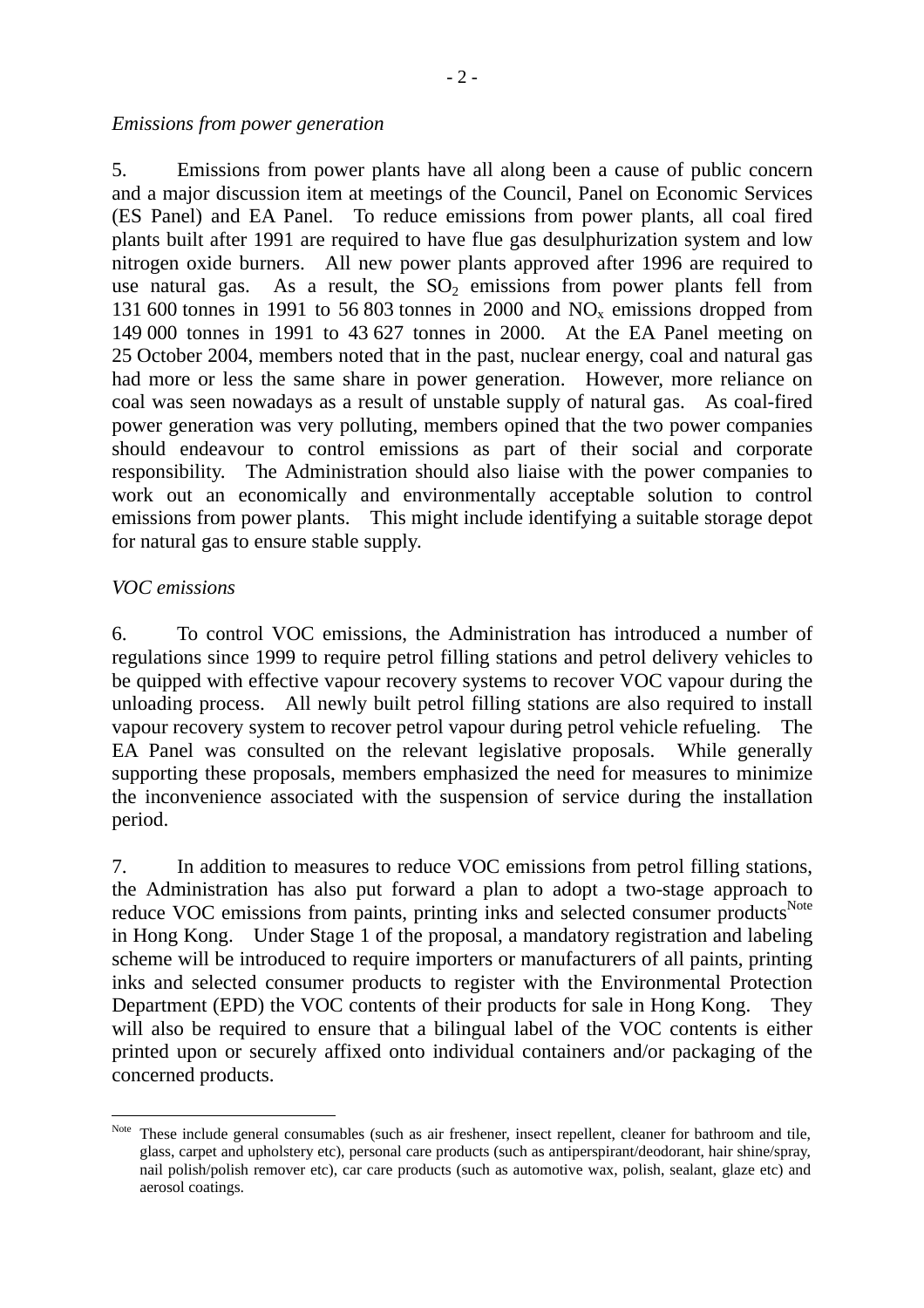8. When the EA Panel was briefed on the proposed scheme on 28 June 2004, some members expressed concern that the proposal would duly affect those retailers who had to rely on exporters to provide the requisite information on VOC contents. Besides, the proposed scheme would limit consumers' choice since the registration and labeling requirements would likely affect the import of VOC-containing products manufactured in countries which did not have such requirements. It was also pointed out that the additional cost incurred in complying with the proposed registration and labeling requirements might invariably be transferred to consumers.

9. In September 2004, the Administration embarked a two-month consultation exercise to gauge views of stakeholders. In view of the trades' concerns about the impact of the proposed scheme on their operation, the Panel on Commerce and Industry (CI Panel) held a meeting on 14 December 2004 to receive views from interested parties. While the trades were generally supportive of the need to improve air quality and protect the environment, they held the view that the proposed scheme was at variance with the Government's pledge to improve business environment and employment given the high operating costs arising from testing and labeling of VOC-containing products which might jeopardize the viability of many small and medium enterprises engaged in retail business. Besides, there might not be sufficient laboratories in Hong Kong which were qualified to test VOC levels. There was also concern that the proposed transitional period was too short for importers and retailers to clear their existing stock before the new scheme took effect. They held the view that the Administration should provide clear guidelines on the safety level and testing standards of VOC. Consideration should be given to targeting at products with high VOC content while exempting those of low VOC content. They also requested the Administration to conduct a regulatory impact assessment (RIA) to fully assess the impact of the scheme on the trades. In its reply to the CI Panel, the Administration advised that it was prepared to work further with the trades in partnership through meetings and working groups on practicable alternatives that would avoid or minimize any adverse impacts on them. It would also revisit the need for and the scope of a RIA after that process.

## Reducing dust emissions from construction activities

10. Dust emissions contribute to high ambient levels of an air pollutant known as Total Suspended Particulates. To prevent and minimize dust emissions, the Administration introduced the Air Pollution Control (Construction Dust) Regulation in 1997 to require contractors of construction sites to implement specified dust measures, including installation and proper operation of dust control systems, enclosing dusty materials and stockpiles or spraying them with water or dust suppression chemicals, treating unpaved surfaces, and implementing good on-site housekeeping measures. As a result, dust emitted from individual construction activities has been reduced by up to 80% in 2000.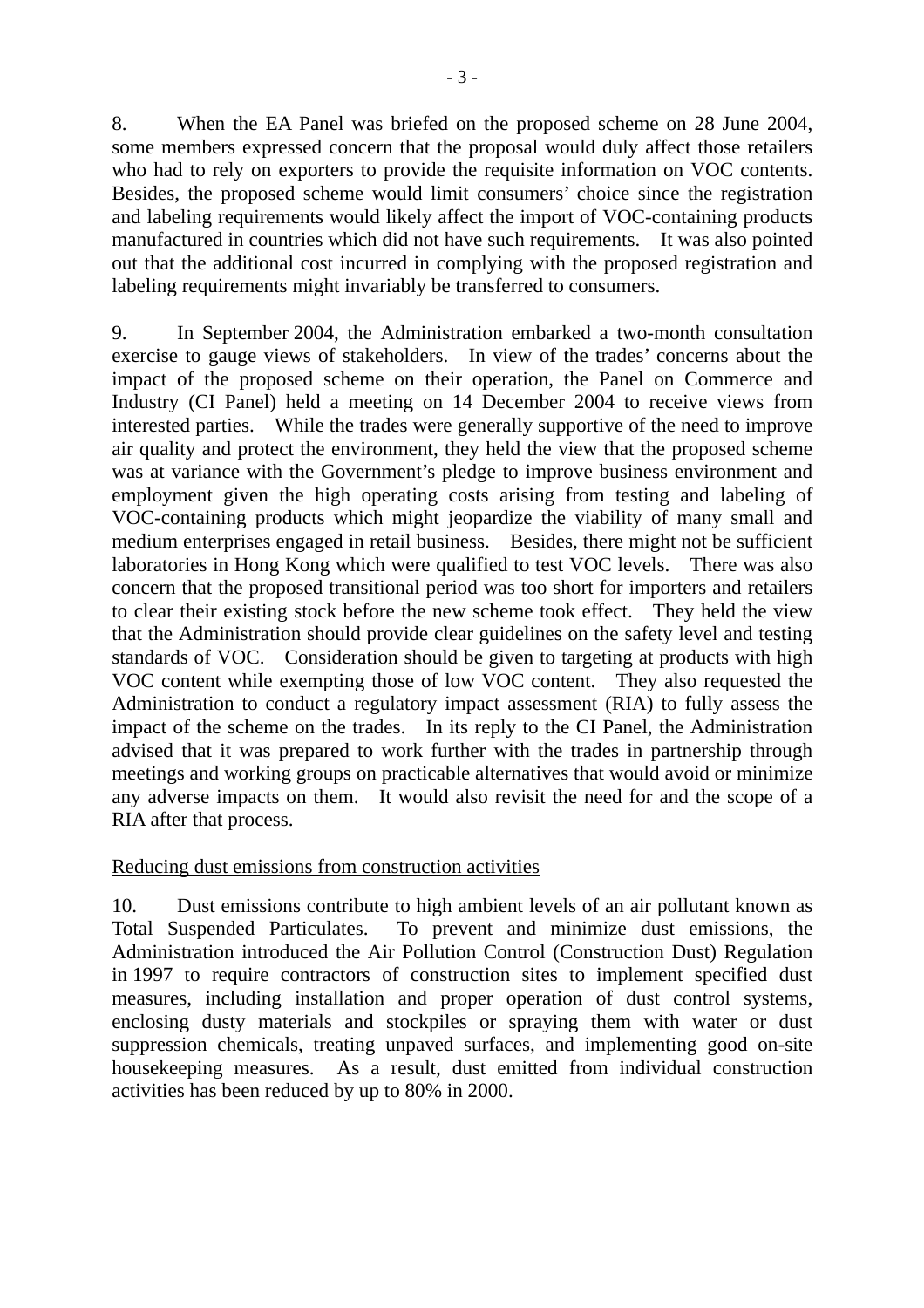Reducing emissions from motor vehicles

11. A multi-pronged approach has been adopted by the Administration to reduce emissions from motor vehicles as follows -

- (a) adopting stringent motor fuel and vehicle emission standards;
- (b) retrofitting in-use diesel vehicles with particulate removal devices;
- (c) replacing in-use diesel vehicles with cleaner alternatives;
- (d) promoting better vehicle maintenance; and
- (e) enhancing enforcement against smoky vehicles.

## *Stringent motor fuel and vehicle emission standards*

12. To eliminate lead emissions from motor vehicles, the Administration has introduced unleaded petrol in 1991 and completely banned leaded petrol since April 1999. It has also been following the mandatory maximum sulphur content standard adopted by the European Union (EU) since 1995. As a result, the  $SO<sub>2</sub>$ emissions from diesel vehicles have been reduced by over 90%. In order to achieve a quicker reduction in the particulate and  $NO<sub>x</sub>$  emissions from diesel motor vehicles, the Administration has mandated the Euro IV standards for diesel (i.e. ultra low sulphur diesel (USLD)) since 1 April 2002 and for petrol since 1 January 2005. To provide a fiscal incentive for the use of environmentally cleaner fuel, the Administration has granted a concessionary duty rate on USLD since 1 July 2000 and the concession has been extended to 31 December 2005 through a number of extensions to take account the economic situation during the interim. When the EA Panel was consulted on the proposals to tighten the specifications for motor fuel, members were generally supportive of measures to reduce roadside pollution. Some members however expressed concern that the oil companies would make use of the opportunity to increase the pump price, which in their view was already very high. As consumers would have no other choice of fuel, they considered it necessary for the Administration to put in place a mechanism to keep the pump price under control.

13. In 1995, all newly registered vehicles were required to comply with the Euro I emission standards. Following the tightening of the emission standards for newly registered vehicles by EU, the Administration had implemented the Euro II standards in 1997 and introduced the Euro III standards since January 2001. As EU will start tightening in phases its vehicle emission standards for new light duty vehicles (vehicles of 3.5 tonnes and below) to Euro IV level, the Administration intends to implement the Euro IV emission standards for newly registered light duty vehicles in tandem with EU and upgrade the emission standards for diesel private cars to the latest California standards. The EA Panel was consulted on the proposal in February 2005. While supporting the proposal to tighten emission standards, Panel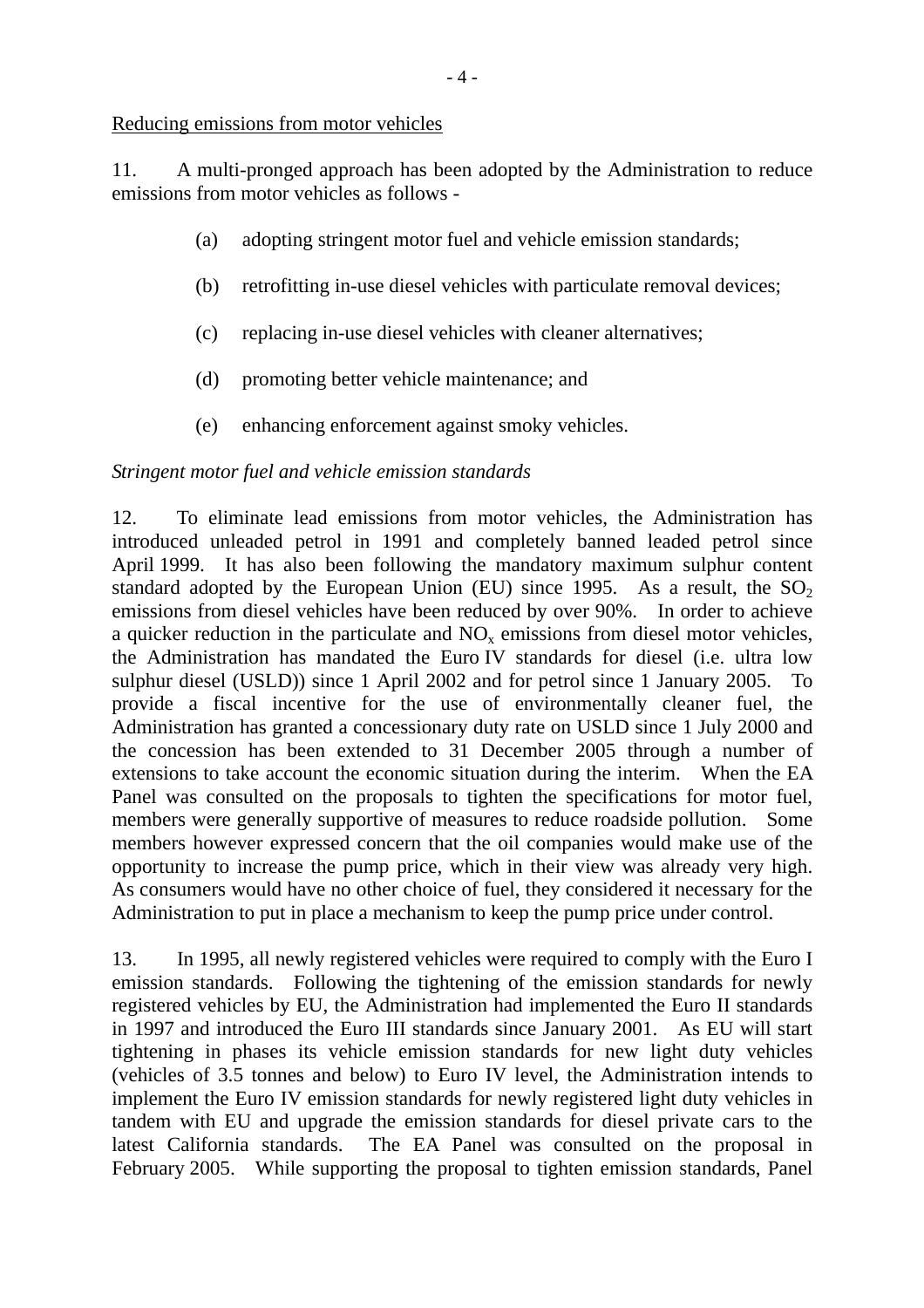members held the view that this would not bring about much environmental improvement if replacement of existing vehicles was on a voluntary basis since owners would tend to optimize the service life of their vehicles. In the absence of incentives, the pace of vehicle replacement would be very slow as evidenced by the many aged light and heavy diesel vehicles on the road. The Administration was therefore urged to consider providing financial incentives such as tax concessions to encourage early replacement of vehicles.

# *Retrofitting in-use diesel vehicles with particulate reduction devices*

14. While no new pre-Euro diesel vehicles have been registered since 1 April 1995, there is a need to reduce particulate emissions from the existing fleet of pre-Euro diesel vehicles which emit up to seven times more particulates than vehicles meeting the prevailing Euro III standards. In May 2000, the Finance Committee (FC) approved a commitment of \$50,880,000 for providing a one-off grant to assist owners of pre-Euro diesel light vehicles of up to four tonnes to retrofit their vehicles with particulate reduction devices. The voluntary retrofitting programme was completed in October 2001 with over 80% of eligible vehicles participated in the programme. The installation of particulate removal devices has been made mandatory by law since 1 December 2003. Another financial commitment of \$600 million was approved by FC in May 2002 for a similar retrofitting programme for pre-Euro heavy diesel vehicles weighing more than four tonnes, except those requiring the operation of on-board equipment when idling (long idling vehicles). The retrofitting programme was completed in 2004 with about 97% of eligible vehicles participated in the programme. The Administration is in the course of making it a mandatory requirement to retrofit pre-Euro heavy diesel vehicles with emission reduction devices. Through collaboration with the transport trades and the Hong Kong Polytechnic University, the Administration has found catalysts that can work on long idling vehicles without causing white smoke problem. In June 2004, the Administration has secured funding approval of \$70 million from FC to assist owners of the remaining category of pre-Euro diesel vehicles with suitable emission reduction devices. The retrofitting programme will be completed within 2005.

15. The EA Panel has been monitoring the progress of these retrofitting programmes. While welcoming measures to improve air quality at street level, members have repeatedly urged the Administration to consider allowing vehicle owners to have a choice between retrofitting their vehicles with emission reduction devices and replacing their vehicles with the more environmentally friendly new Euro III models. The latter would be more effective in improving air quality without the need for additional financial resources.

## *Replacing in-use diesel vehicles with cleaner alternatives*

16. With the approval of a commitment of \$725,520,000 by FC in June 2000, the Administration launched the Diesel Taxi Replacement Programme to encourage the early replacement of the entire fleet of 18 000 diesel taxis with ones that are run on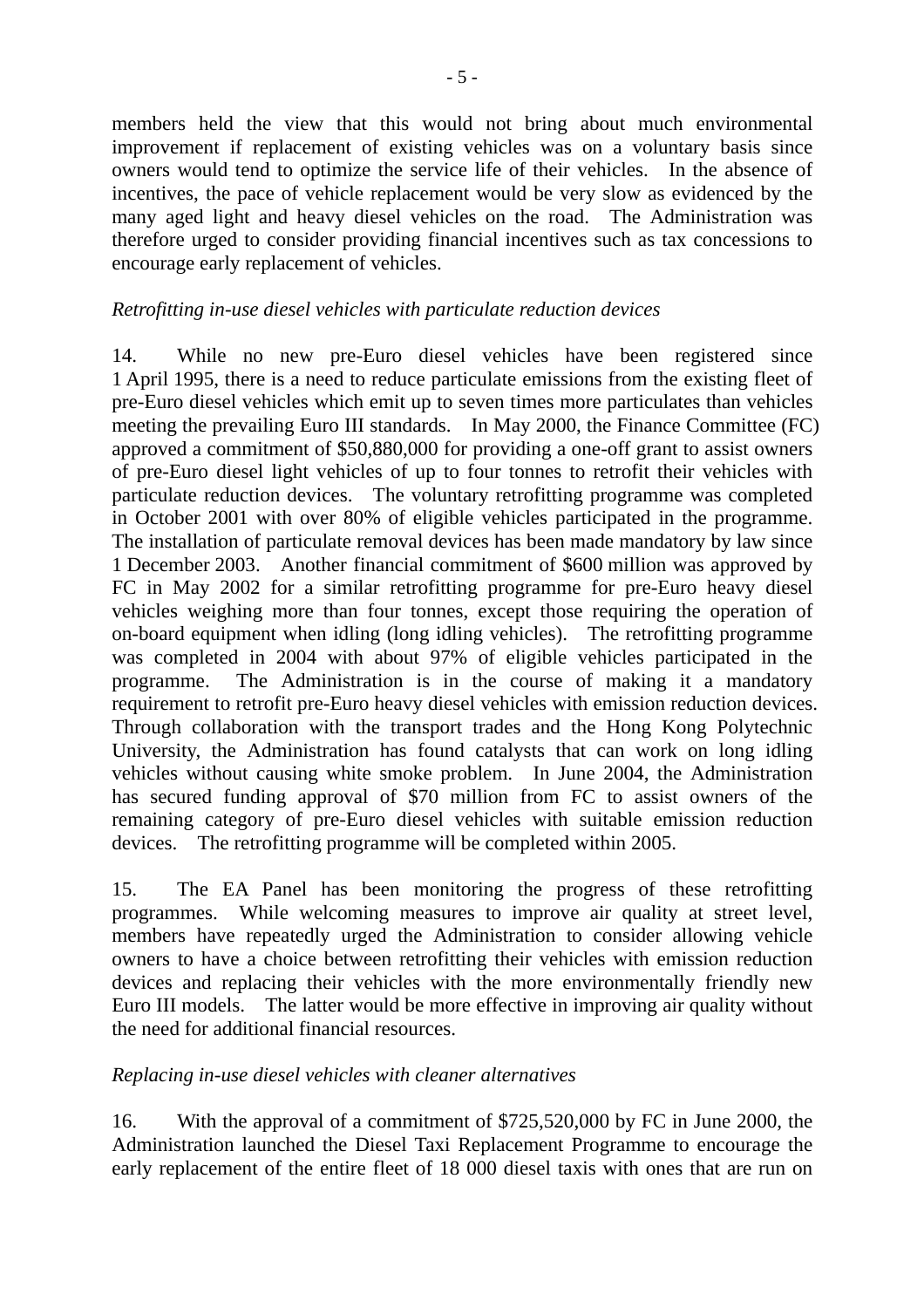liquefied petroleum gas (LPG) by end-2005. Under the scheme, a one-off grant of \$40,000 will be offered for each diesel taxi that is replaced by a LPG one. The importation of diesel taxi has also been stopped from 1 August 2001. As at end-August 2005, about 99.9% of diesel taxis have been replaced.

17. In November 2001, the Administration announced the Diesel Light Bus Replacement Programme to offer incentives to encourage the early replacement of diesel light buses with LPG or electric ones. Under the scheme, owners of diesel public light buses (PLBs) who replaced their vehicles with an LPG or electric model would be offered a one-off grant of \$60,000 or \$80,000 for each diesel PLB that is replaced with a LPG or electric one respectively while owners of diesel private light buses would be offered First Registration Tax (FRT) exemption. To be eligible for the one-off grant or FRT exemption, owners of diesel public and private light buses aged 10 or above at the time of de-registration must replace their vehicles by end-2003. Owners of diesel public and private light buses below 10 years old at the time of de-registration must replace their vehicles by end-2004. The EA Panel and the Transport Panel held a number of joint meetings to monitor the progress of the incentive scheme. While expressing in-principle support to the scheme, concern was raised on the limited supply of LPG light bus models in the market that could meet the specifications laid down by the Government. To prevent possible monopolization of any vehicle manufacturer, the Administration was urged to take proactive measures to enable the supply of a wider choice of LPG light bus models. Two motions were also passed urging the Administration to include private school light buses in the proposed incentive scheme, and to extend the deadlines of applications for the incentives from end-2003 to end-2005 and from end-2004 to end-2006 for owners of existing diesel light buses aged 10 or above and below 10 years respectively at the time of de-registration. Instead of extending the deadlines by two years as proposed, the Administration only agreed to extend these by one year. As at end-August 2005, about 40% to 50% of PLBs and 6% of private public buses have been replaced.

18. The Administration's decision to shelve the introduction of LPG light vans and light goods vehicles into Hong Kong had aroused much concern of the EA Panel as this was a change in policy to improve air quality through the introduction of more environmentally friendly vehicles. Members also found it not convincing for the Administration to use impracticality as an excuse to justify its decision to shelve the conversion programme since the provision of inadequate LPG filling supporting infrastructure only reflected the lack of vision and consistency on the part of the Administration in implementing its fuel policy. Given that the fuel market could quickly adjust itself to meet the demand if the existing diesel light vans and light goods vehicles were to switch to LPG ones, members were skeptical that the decision to shelve the switch was attributed to budget deficit as duty was imposed on diesel but not LPG.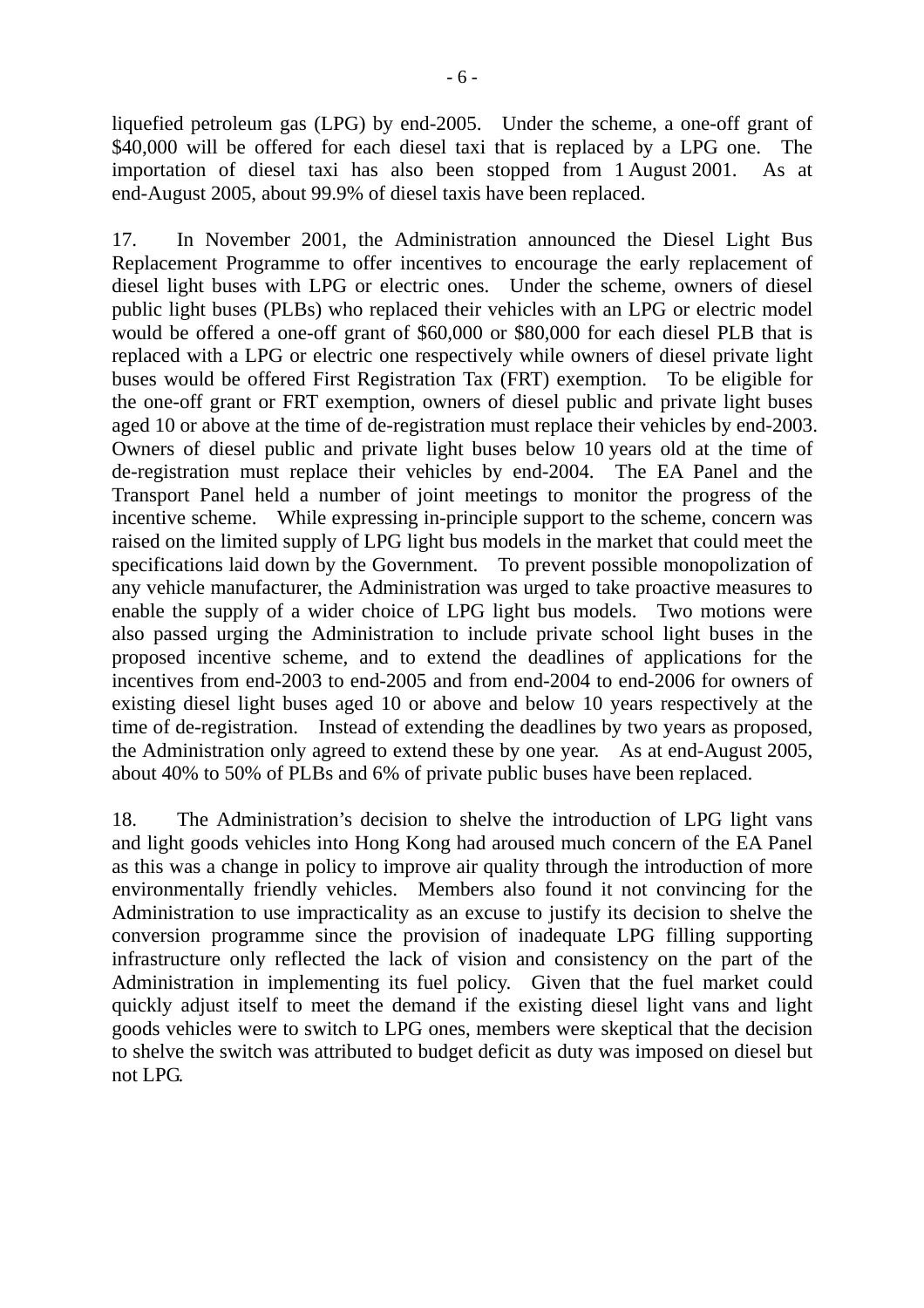*Enhancing enforcement against smoky vehicles* 

19. The fixed penalty on smoky vehicles has been increased from \$450 to \$1,000 since December 2000. In an attempt to mitigate the roadside pollution problem, some members of the EA Panel suggested that that the penalty should be further increased from \$1,000 to \$1,500 to bring it on a par with the penalty for littering since the emission of smoke was a more serious offence given its irrevocable damage to air quality and public health. The heavier penalty would achieve a greater deterrent effect as evidenced by the drop in the number of smoky vehicles since the last increase in 2000.

20. As a result of the above measures, particulate matters and  $NO<sub>x</sub>$  at roadside have dropped by 13% and 23% in 2003 as compared with 1999. The number of smoky vehicles has also dropped by over 70% in 2003.

## **Regional air quality**

21. The ambient air pollution problem has all along been a public concern and a major subject of discussion at meetings of the Council and EA Panel. To improve the air quality of the whole PRD Region, EPD and Environmental Protection Bureau of Guangdong conducted a joint study on regional air quality during 1999-2002. The aim of the study is to analyze the relative significance of different industrial and commercial sources of pollution and their direct and indirect impacts on regional air quality so that air pollution measures can be prioritized accordingly. According to the findings of the study, the economy, population, electricity demand and vehicle mileage in the PRD Region will grow by 150%, 20%, 130% and 180% respectively from 1997 to 2010. In terms of total emissions, Hong Kong accounts for about 5% to 20% of regional air pollution while the PRD Economic Zone of the Mainland accounts for 80% to 95%. Given the continuous economic growth of the PRD Region, the extensive pollution in the region cannot be mitigated effectively with the existing improvement measures implemented by the two governments. To this end, the Hong Kong Special Administrative Region (HKSAR) Government and the Guangdong Provincial Government reached a consensus in April 2002 to reduce by 2010, on a best endeavour basis, the regional emissions of  $SO_2$ ,  $NO_x$ , RSP and VOC by 40%, 20%, 55% and 55% respectively, using 1997 as the base year. In December 2003, the two governments jointly drew up the Pearl River Delta Regional Air Quality Management Plan (the Management Plan) with a view to meeting the emission reduction targets. The Pearl River Delta Air Quality Management and Monitoring Special Panel (Special Panel) was also set up under the Hong Kong/Guangdong Joint Working Group on Sustainable Development and Environmental Protection to follow up on the tasks under the Management Plan.

22. The EA Panel has been closely monitoring the progress in mitigating regional air pollution. Members agreed that the problem cannot be resolved by the HKSAR Government alone since the air quality of Hong Kong was increasingly affected by the rapid economic and industrial development in the PRD Region. They are also not